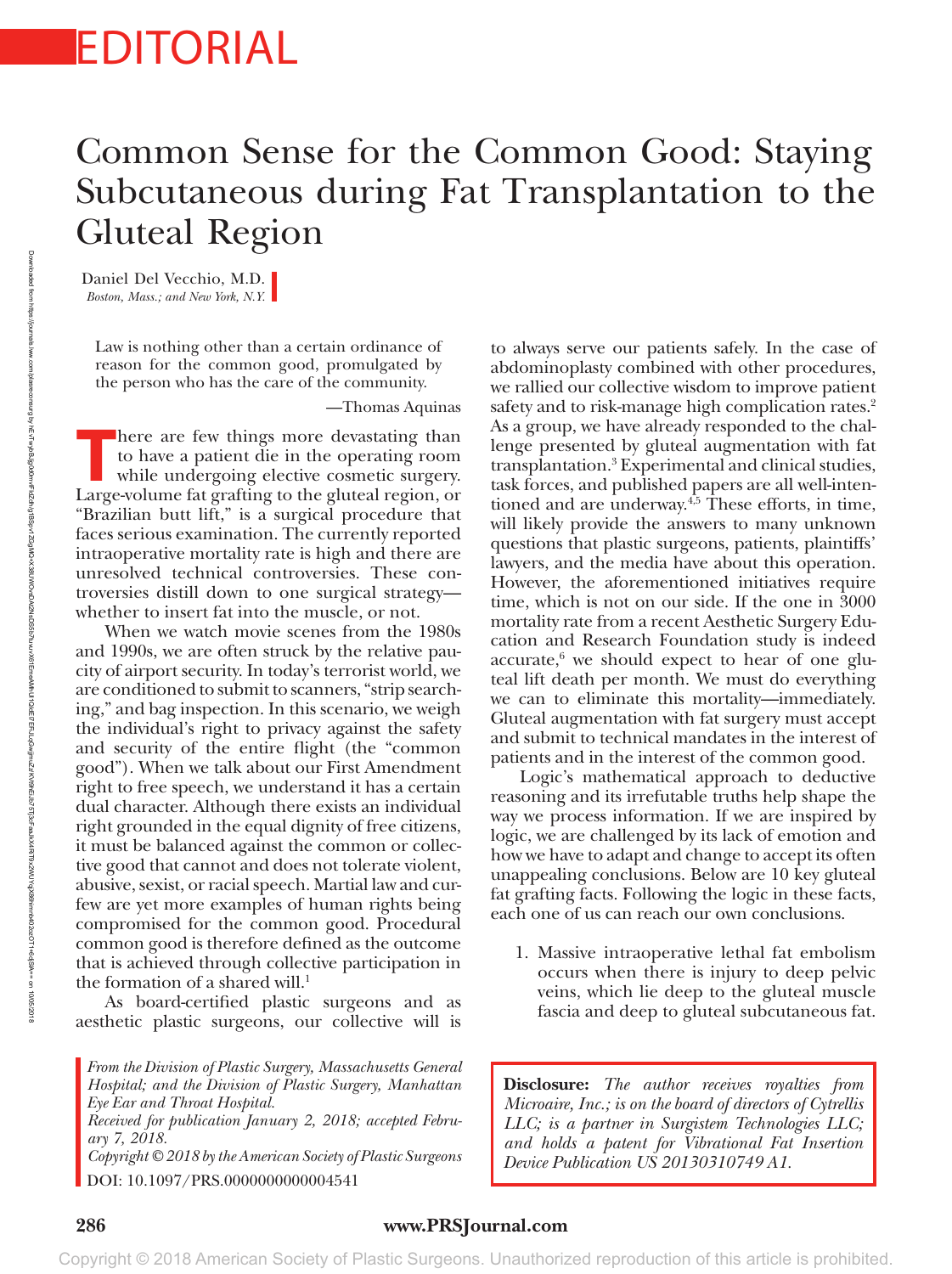- 2. Massive intraoperative lethal fat embolism is distinct from microfat embolism syndrome. Microfat embolism syndrome consists of smaller lobules of fat, smaller caliber veins as venous entry points, and differs in its clinical presentation and outcome. Microfat embolism syndrome is not always lethal, as smaller lobules do not block the cardiopulmonary circuit leading to electromechanical dissociation. Rather, the inflammatory nature of intravascular fat/lipids manifests its pathophysiology on the pulmonary and systemic circulation with pneumonitis and petechiae.
- 3. Recently (the past 12 months), cases of massive intraoperative lethal fat embolism mortality from fat grafting to the buttocks in the United States have been autopsied, some with plastic surgeons present.<sup>7</sup> In all cases, at the time of the postmortem examination, fat was present deep in the muscle and showed laceration of a vein that was deep within or subjacent to the muscle.
- 4. In cases of examined massive intraoperative lethal fat embolism mortality, no autopsies have ever demonstrated grafted fat limited only to the subcutaneous layer and not in the muscle, nor has any post–Brazilian lift death autopsy ever showed injury to a vein in the subcutaneous fat layer as the cause of fat entry.
- 5. In the Aesthetic Surgery Education and Research Foundation survey on Brazilian lift mortality, a significant number of surgeons who had experienced a massive intraoperative lethal fat embolism mortality "reported" they had injected "subcutaneous only." Some of these surgeons responded to the survey years after the event. Although their intent might have been to be subcutaneous only, there are no factual data to support such reports. Such reports do not constitute proof that subcutaneous placement of fat can result in massive intraoperative lethal fat embolism. There is no clinical, animal, or scientific evidence showing a causal relationship between subcutaneous injection of fat and massive intraoperative lethal fat embolism.
- 6. The data in the Aesthetic Surgery Education and Research Foundation study preceded the use of expansion vibration lipofilling. Expansion vibration lipofilling was developed<sup>8</sup> as a way to internally and intraoperatively expand the recipient site, and to obtain shape change in the buttock, focusing on the subcutaneous plane.
- 7. There has been opinion stated by experts in gluteal fat grafting<sup>9</sup> that despite a strategy to insert fat only in the subcutaneous plane with expansion vibration lipofilling, it likely results in unknown and inadvertent insertion of fat into the muscle. Based on these opinions, there has further been a challenge that, in patients undergoing subcutaneous-only transplantation, one should consider obtaining postoperative computed tomographic scans to prove that no fat is inadvertently injected in the muscle.
- 8. Although a postoperative computed tomography study is a good idea, a series of postoperative computed tomographic scans on cosmetic surgery patients undergoing elective gluteal augmentation with fat would require institutional review board approval because it results in radiation to patients and, most importantly, requires time. An alternative method—besides computed tomography that demonstrates fat can be placed only in the subcutaneous position of the buttocks at the time of gluteal augmentation with fat with satisfactory aesthetic outcomes and with no injection below the gluteal fascia would refute the stated opinions made in item 7.
- 9. Intramuscular injection of small volumes (1 to 2 cc) of liquid medications is a painful stimulus in awake patients, and intramuscular injection of a semisolid such as fat is also a painful stimulus in awake patients.
- 10. A series of 38 patients underwent the gluteal augmentation with fat under local anesthesia.10 No general or regional anesthesia was used, nor was intravenous sedation used. Recipient-site local anesthesia, in the form of tumescent solution, was limited to the buttocks subcutaneous region before fat grafting. Patients also had donor fat harvested using the tumescent anesthesia technique. All patients had fat placed in the buttocks using expansion vibration lipofilling. All patients tolerated their procedures well and did not exhibit severe pain intraoperatively consistent with the painful stimulus of an intramuscular injection. All 38 patients had satisfactory results. Eleven patients elected to undergo additional surgery to achieve greater volume. During 38 consecutive cases of subcutaneous-only gluteal fat transplantation to the buttocks, there is sufficient evidence to presume that inadvertent intramuscular injection of fat did not occur. Opponents of this conclusion